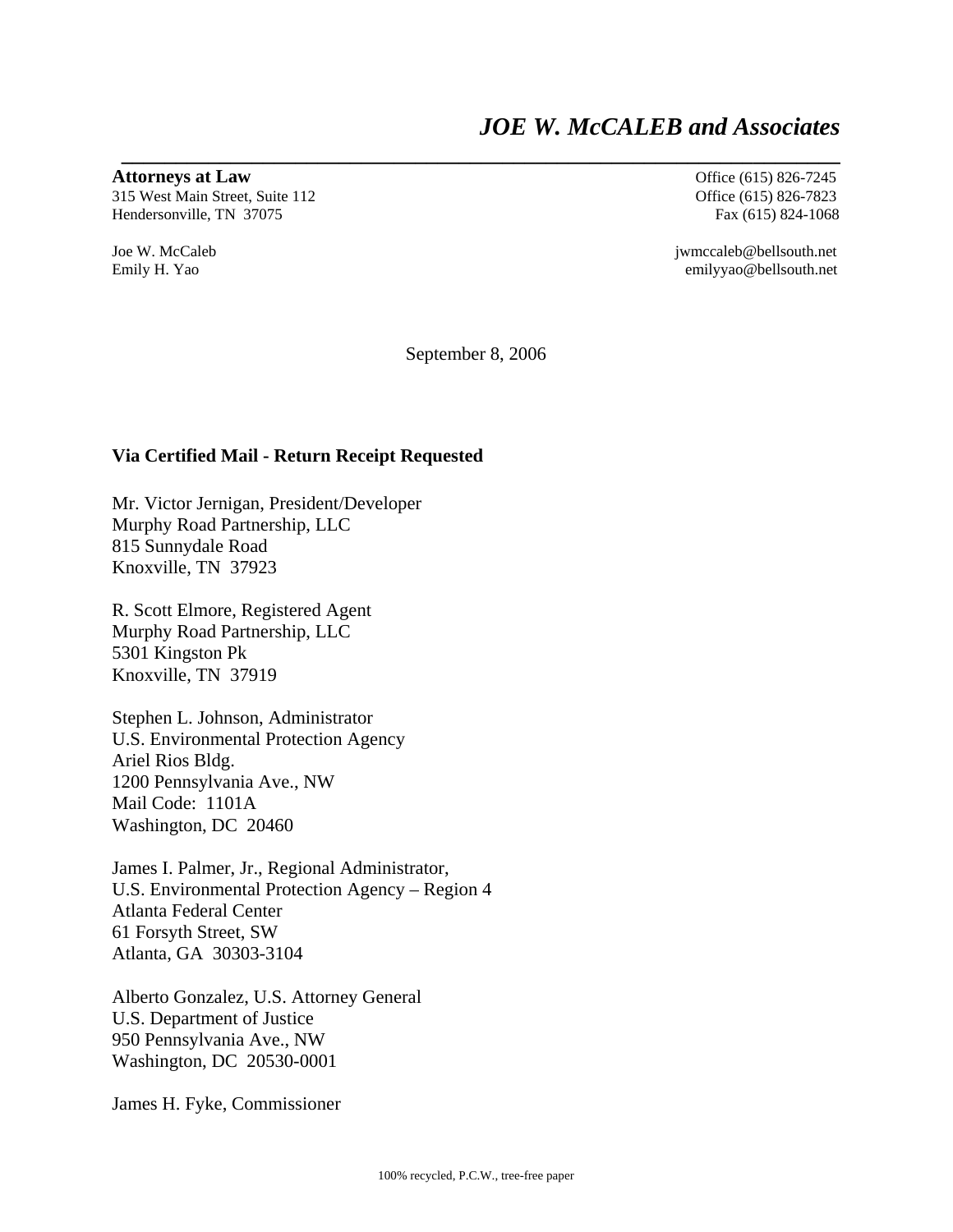Notice of Intent to Sue – Washington Square Condominiums Page 2 of 4

Tennessee Dept. of Environment & Conservation L & C Annex,  $1<sup>st</sup>$  Floor 401 Church Street Nashville, TN 37243

Paul E. Davis, Director Tennessee Dept. of Environment & Conservation - Division of Water Pollution Control L & C Annex,  $6^{th}$  Floor 401 Church Street Nashville, TN 37243-1534

## RE: **SUPPLEMENTAL 60-DAY NOTICE OF INTENT TO FILE SUIT UNDER THE CLEAN WATER ACT—KNOX COUNTY, TENNESSEE**

Dear Sirs,

 The purpose of this letter is to supplement the 60-Day Notice of Intent letter dated August 31, 2006 regarding Murphy Road Partnership, LLC's (I.D. No. 0439864) violations of its National Pollution Discharge Elimination ("NPDES") Construction General Permit ("CGP") No. TNR 131644, issued by the Tennessee Department of Environment and Conservation ("TDEC"). That notice was submitted by this office, on behalf of the Tennessee Clean Water Network, Inc. ("TCWN"), and on behalf of Mr. Charles S. McMillan and Mr. James A. McMillan et al. (collectively referred to as the "McMillans").

 At this time, TCWN and the McMillans serve notice of the following complete and full names, addresses, and telephone numbers of the persons giving notice, pursuant to the requirements of 40 C.F.R. § 135.3. Accordingly, we again place you on notice, pursuant to Sections 505(a)(1) and 505(b)(1)(A) of the Federal Clean Water Act ("CWA"), 33 U.S.C. § 1365(a)(1) and (b)(1)(A), that Murphy Road Partnership, LLC has violated and continues to violate the CWA, the TN WQCA, and the terms and conditions of its NPDES CGP, No. TNR 131644, by failing to adhere to certain terms and conditions of its permit, by causing pollutants to be discharged into a tributary of Love Creek and Murphy Creek, and by failing to obtain a NPDES CGP for certain construction activity and storm water discharge into impaired waters. These violations have occurred and continue to occur at or near the construction site, also known as "Washington Square Condominiums," and were specifically described in the August 31, 2006 notice letter.

 As required by EPA regulations, 40 C.F.R. § 135.3, this notice is provided on behalf of the following:

> Tennessee Clean Water Network 706 Walnut Street, Suite 200 Knoxville, TN 37902 865-522-7007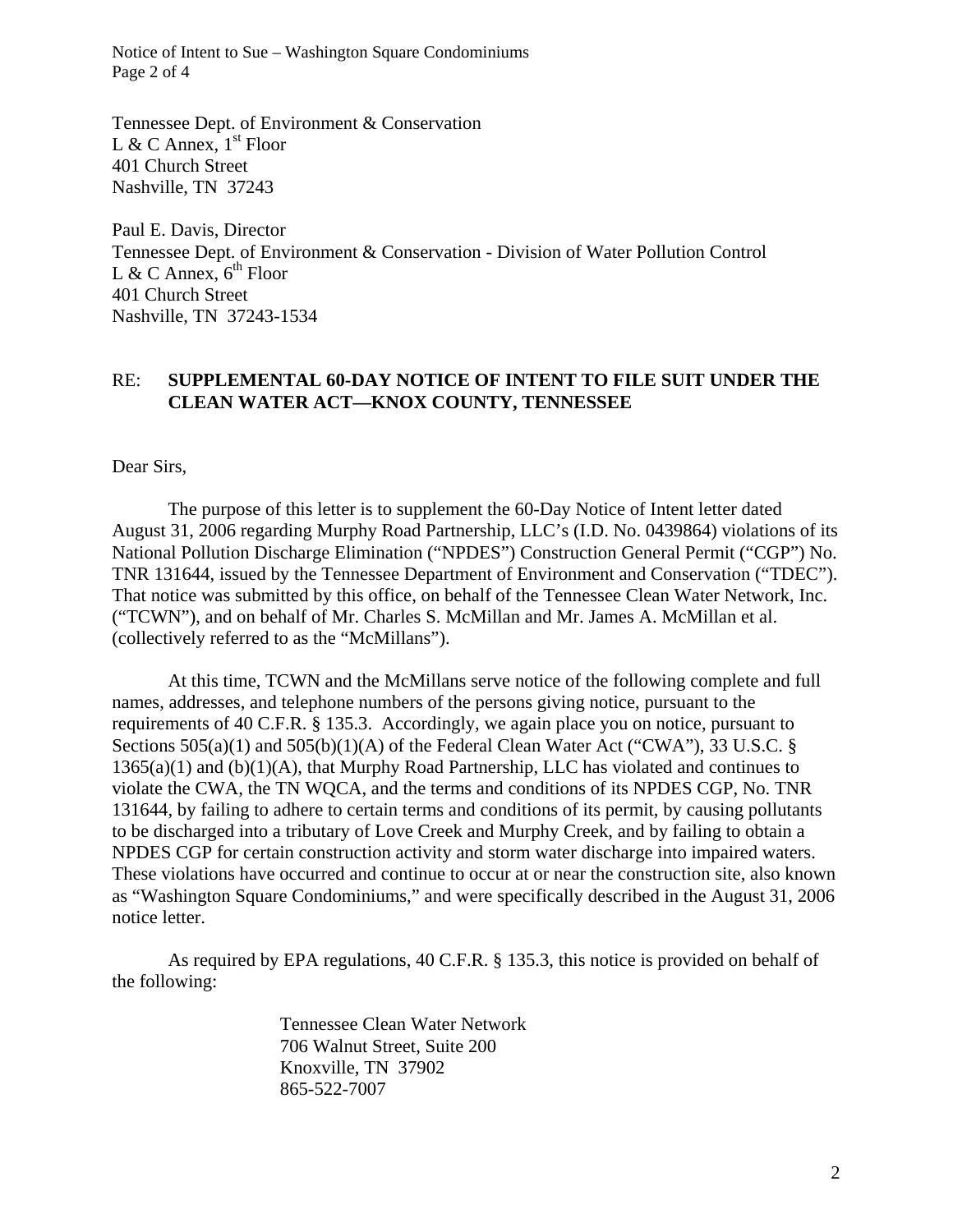Notice of Intent to Sue – Washington Square Condominiums Page 3 of 4

> Charles S. McMillan 4715 McCampbell Drive Knoxville, TN 37918 865-689-1502

> James A. McMillan 4715 McCampbell Drive Knoxville, TN 37918 865-689-1502

 TCWN is a statewide, Tennessee non-profit corporation, domiciled and headquartered in Knox County, Tennessee, whose individual and/or organizational members use and enjoy the local waters that are directly injured by the unauthorized discharge of pollutants to waters of the State and waters of the United States by Murphy Road Partnership, LLC. Both Charles S. McMillan and his son James A. McMillan are members of TCWN, as well as property owners in Knox County, that are directly affected by discharges of contaminated storm water and/or unpermitted non-storm water discharges originating from the Washington Square construction site, as under the ownership and direct supervision of Murphy Road Partnership, LLC. Legal counsel for TCWN and the McMillans are at all times:

> Joe W. McCaleb Joe W. McCaleb and Associates 315 West Main St., Suite 112 Hendersonville, TN 37075 615-826-7245

> Emily H. Yao Joe W. McCaleb and Associates 315 West Main St., Suite 112 Hendersonville, TN 37075 615-826-7245

All correspondences should be directed to the attention of the above listed legal counsel.

We believe that this letter, along with the August 31, 2006 letter provides you sufficient notice of our concerns, and of our intent to file suit under the Clean Water Act. During the 60 day notice period TCWN and the McMillans are willing to discuss effective remedies for the violations noted in these letters. However, if Murphy Road Partnership, LLC wishes to pursue such discussions in the absence of litigation, we suggest that discussions be initiated within the next 20 days so that they may be completed before the end of the 60-day notice period. We do not intend to delay the filing of a complaint in federal court if discussions are continuing when that period ends.

 Should you or your legal counsel have any questions about this Notice of Intent or should you wish to discuss any issue or possible solutions to the issues raised, please contact us.